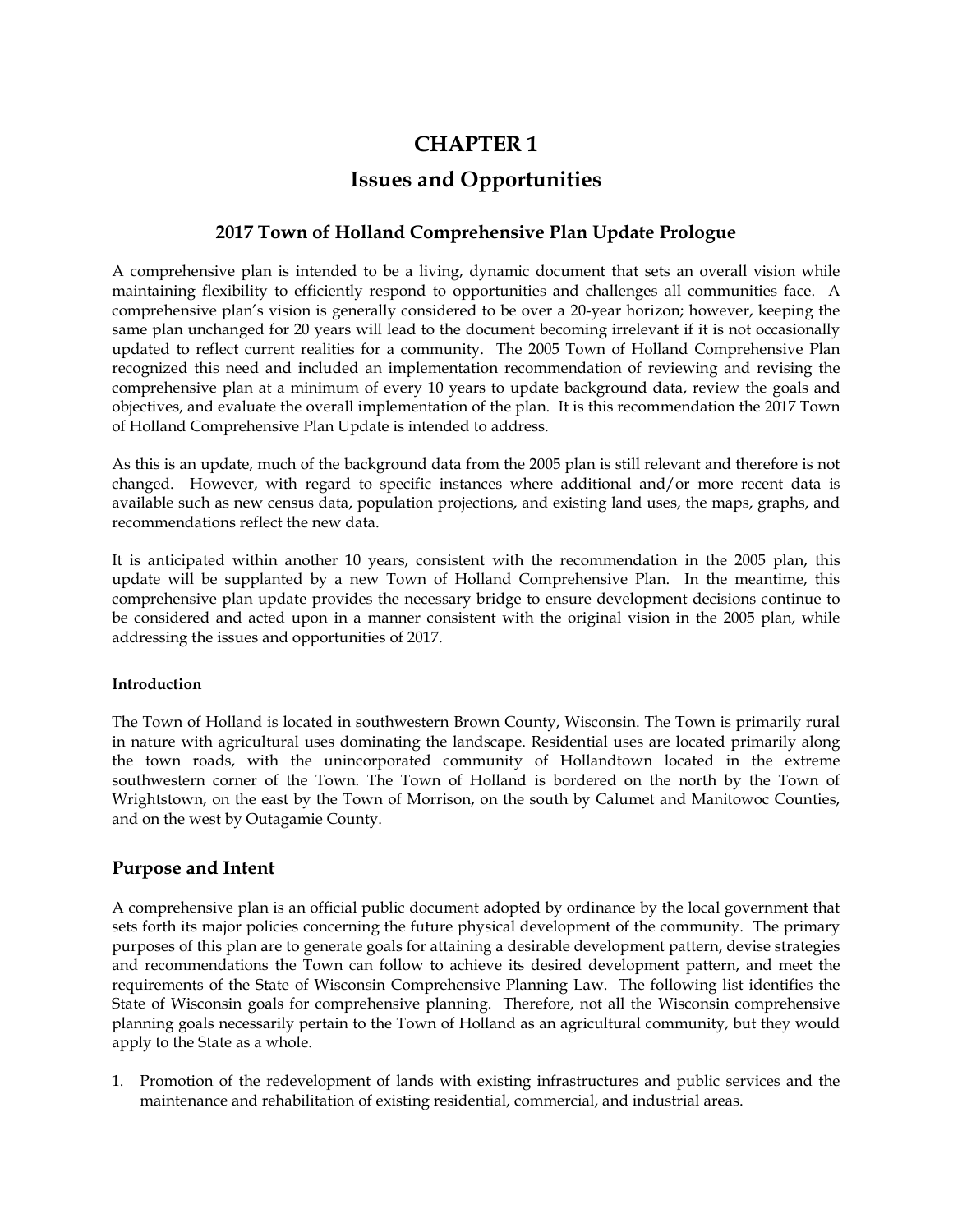- 2. Encouragement of neighborhood designs that support a range of transportation choices.
- 3. Protection of natural areas, including wetlands, wildlife habitats, lakes, woodlands, open spaces, and groundwater resources.
- 4. Protection of economically productive areas, including farmland and forests.
- 5. Encouragement of land uses, densities, and regulations that promote efficient development patterns and relatively low municipal, state governmental, and utility costs.
- 6. Preservation of cultural, historic, and archeological sites.
- 7. Encouragement of coordination and cooperation among nearby units of government.
- 8. Building of community identity by revitalizing main streets and enforcing design standards.
- 9. Providing an adequate supply of affordable housing for individuals of all income levels throughout each community.
- 10. Providing adequate infrastructure and public services and an adequate supply of developable land to meet existing and future market demand for residential, commercial, and industrial uses.
- 11. Promoting the expansion or stabilization of the current economic base and the creation of a range of employment opportunities at the state, regional, and local levels.
- 12. Balancing individual property rights with community interests and goals.
- 13. Planning and development of land uses that create or preserve varied and unique urban and rural communities.
- 14. Providing an integrated, efficient, and economical transportation system that affords mobility, convenience, and safety and that meets the needs of all citizens, including transit-dependent and disabled citizens.

The Town of Holland Comprehensive Plan is adopted by ordinance and should be used by Town officials when revising and administering its zoning and other land-related ordinances. The plan should be the basis for siting future developments and should be a guiding vision so that there is a consistent policy to follow and a clear goal for the future for the residents of the Town of Holland. The maps and graphics contained within this plan are general in nature and are based on the best information available and should not be utilized for detailed site planning.

## **Comprehensive Planning Process**

The most recent comprehensive plan for the Town of Holland was adopted in 2005. The Brown County Planning Commission (BCPC) was contracted to provide professional planning assistance. Staff from BCPC prepared the background information and the recommendations of this plan based upon the consensus opinions of the town planning commission members, public input, 2004 town-wide visioning session, 2017 town-wide survey respondents, and sound planning principles.

This document is comprised of nine chapters reflecting the requirements in the Comprehensive Planning Law: Issues and Opportunities; Housing; Transportation; Utilities and Community Facilities; Natural, Cultural, and Agricultural Resources; Economic Development; Intergovernmental Cooperation; Land Use; and Implementation. Although all of these chapters have their own goals, objectives, and recommendations, the elements are all interrelated, and, therefore, the goals, objectives, and recommendations are also. This plan was developed with the interrelationships of the elements in mind.

The future land use plan contained within the Land Use Chapter of the comprehensive plan provides the vision of how the Town of Holland could look 20 years from now. While there are recommendations regarding the location, density, and design of future development, agricultural production is anticipated to continue to be the primary activity in the Town. Since agriculture is such an important part of Holland's past and future, throughout the document the terms "agriculture" and "farming" are both used and are intended to be used interchangeably. The future land use map is the composite of the goals, objectives, and recommendations contained in all of the chapters.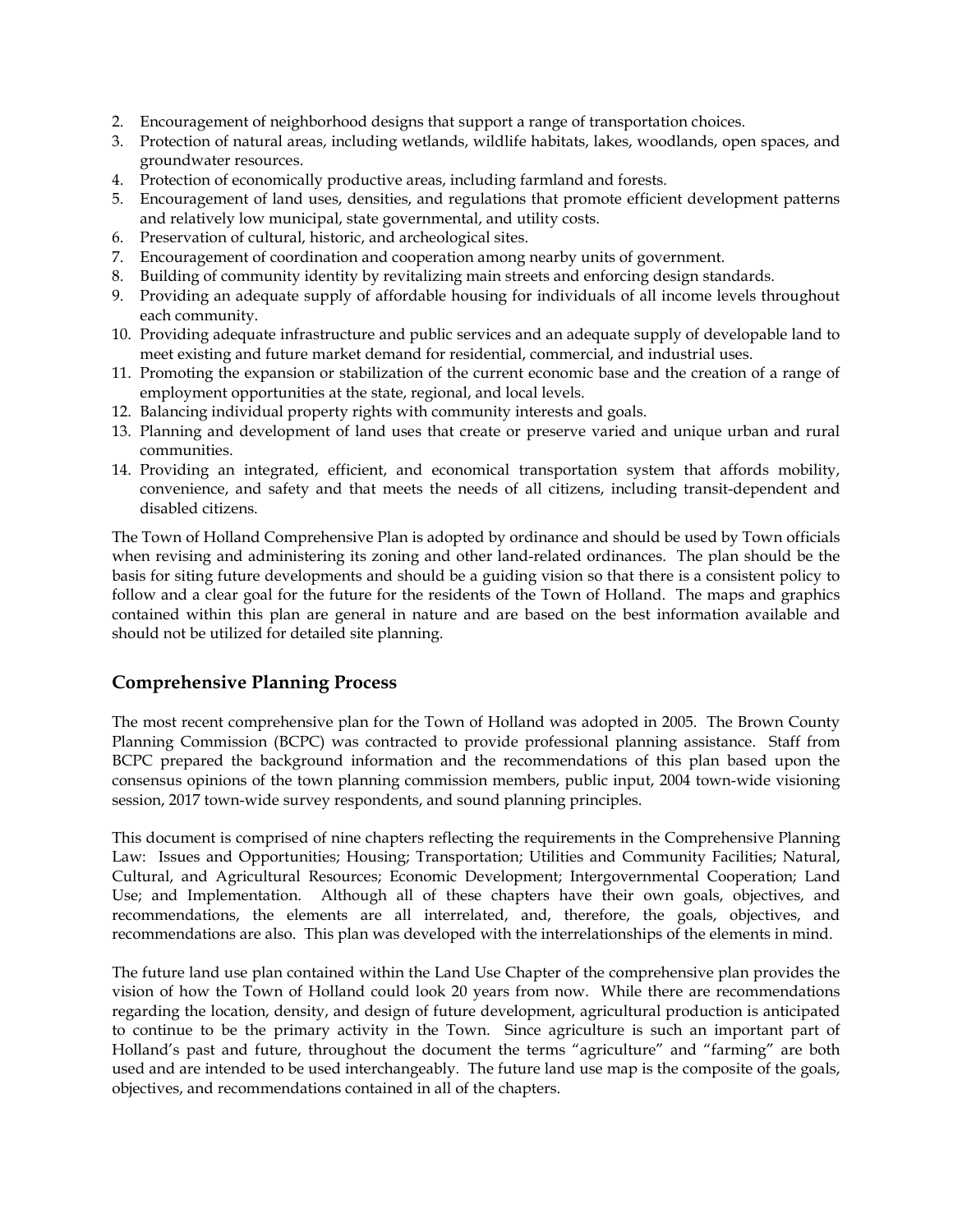The final part of the plan involves implementing the recommendations. A comprehensive plan is only effective when it is actually used. This includes both using the plan on a routine basis when making policy and administrative decisions and when creating and revising municipal ordinances, such as the zoning ordinance, to control and guide development consistent with the plan.

This document is not the end of the planning process. For the Town of Holland to succeed in achieving its vision for the future, planning must be a continual, ongoing exercise.

# **Community Goals and Objectives**

A major element of the comprehensive planning process is the identification of Holland's goals and objectives. This identification is often difficult, as values held by citizens are highly elusive and complex. People vary widely in their choice of values and the degree to which they will accept or tolerate differing attitudes.

In order to identify the Town's priorities for community development, as well as key issues and concerns to be addressed, the Brown County Planning Commission facilitated a public visioning session on May 5, 2017, at St. Pats Church that utilized the nominal group method. The results from the visioning session were then mailed to all Holland residents and property owners who attended the visioning session to develop a ranking of the top issues within the Town. The following list identifies the top issues resulting from the 2017 visioning session and survey:

Rank

- 1. Continue to support farming.
- 2. Continue a conservative spending approach.
- 3. Maintain/continue garbage and recycling level of service.
- 4. Maintain motor vehicle infrastructure.
- 5. Maintain existing trails.
- 6. Address locating and constructing a new multi-purpose Town Hall.
- 7. Monitor the development of the landfill.
- 8. Maintain a rural (farming) character.
- 9. Mow roadway ditches more than once a year (especially near intersections).
- 10. Keep wind turbines out of the Town.

The nominal group session, 2017 town-wide survey respondents, input from the Holland Planning Commission members, the State of Wisconsin Comprehensive Planning Law, and sound planning principles formed the basis for the development of the goals and objectives of the plan.

Goals and objectives each have a distinct and different purpose within the planning process. Goals describe desired situations toward which planning efforts should be directed. They are broad and longrange. They represent an end to be sought; although, they may never actually be fully attained. Objectives describe more specific purposes, which should be sought in order to advance toward the achievement of the overall goals. The third part of the planning process – policies and programs – is discussed in each chapter specific to that comprehensive plan element.

The comprehensive plan and future development of the Town are based on the following goals and objectives.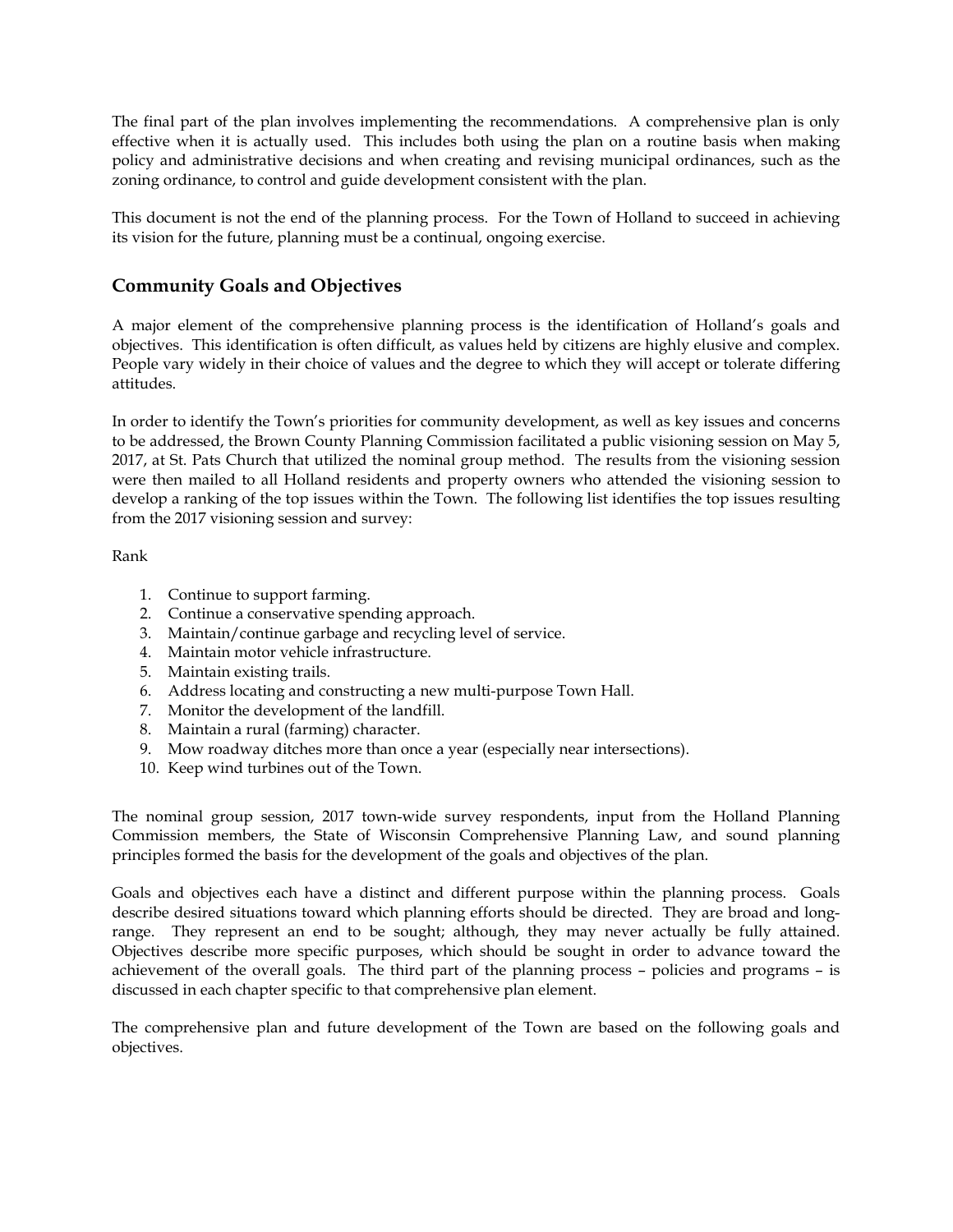## **Land Use Goal**

To manage growth and land uses to ensure that development does not negatively impact existing and future agricultural activities in Holland and that the Town's rural country atmosphere is maintained.

## **Objectives**

- Identify, adopt, and implement planning tools and techniques that minimize the impact of development on agricultural activities in the Town.
- Discourage the development of large subdivisions.
- Ensure that large farms and other industrial uses are environmentally-sound.
- Ensure the compatibility of adjoining land uses for both existing and future development.
- Maintain large tracts of contiguous farmland in 40-acre parcels.
- Identify a commercial and/or industrial area that does not detract from the rural setting of the Town.
- Ensure that the rights of landowners and farmers are protected.

## **Transportation Goal**

To develop a safe and efficient multi-modal transportation system that serves all Holland residents.

## **Objectives**

- Monitor the growth of the Town to allow for the identification of future roadway needs.
- Maximize safety and accessibility at the Town's intersections.
- Use Wisconsin's Pavement Surface Evaluation and Rating (PASER) system to evaluate the condition of the Town's roads and prioritize them for maintenance.
- Foster communication with the Wisconsin Department of Transportation, Brown County Planning Commission, Brown County Public Works Department, and surrounding communities in order to coordinate future improvements.
- Maximize street connectivity among and within subdivisions.
- Consider the impacts on the existing road network when reviewing zoning amendment requests.
- Review the number, location, and design of driveways serving properties that abut heavily traveled roads.
- Work with Brown County to apply for grants to help fund the development of the Town's multimodal transportation system.
- Maintain existing bicycle and pedestrian facilities in the Town.

## **Economic Development Goal**

Broaden the tax base and strengthen the Town's economy and employment base through agricultural, commercial, and industrial development activity.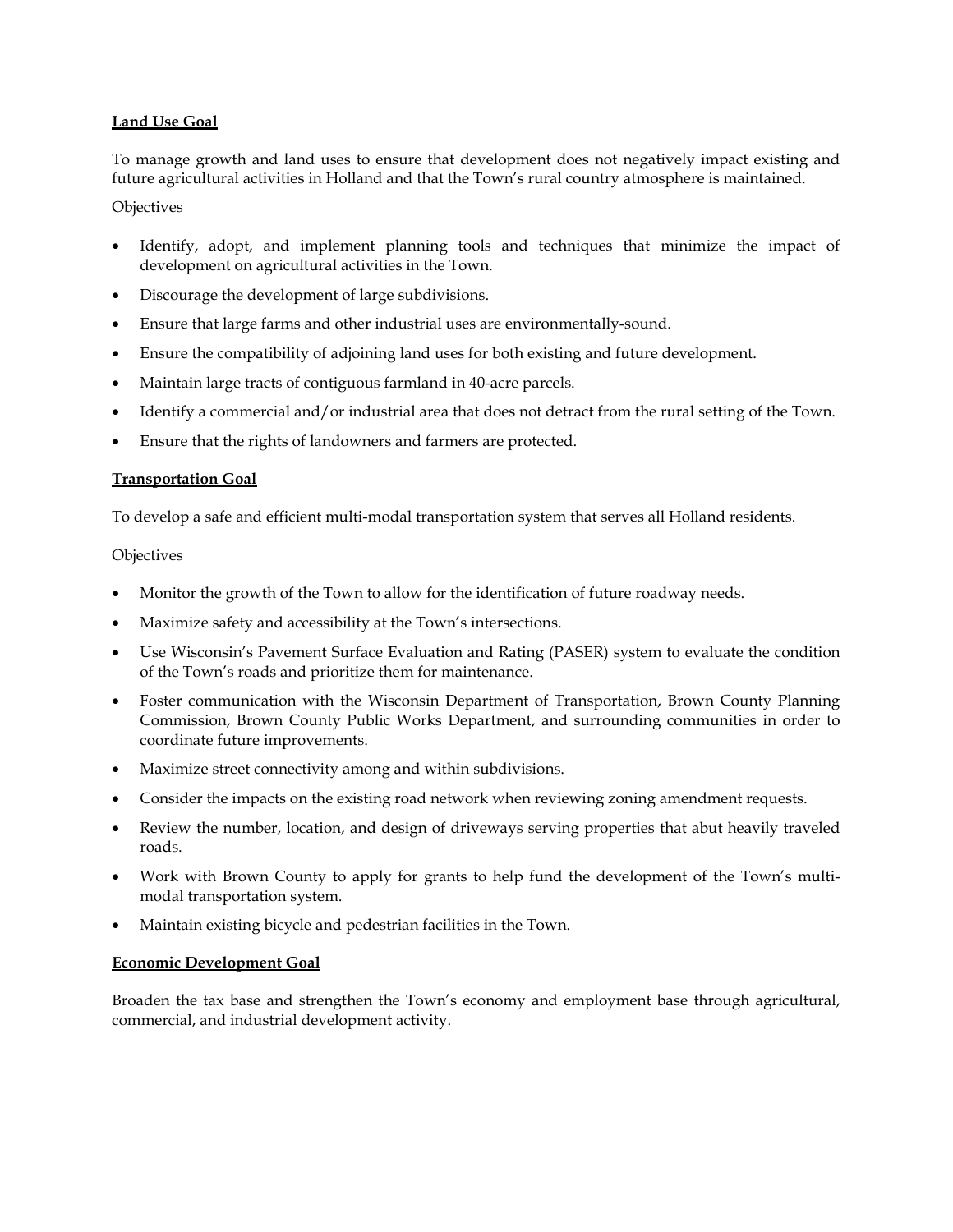#### **Objectives**

- Continue to promote and develop the Town's industrial area.
- Encourage farmers, businesses, and industries to promote environmentally-friendly practices, such as recycling, erosion control, and pollution controls.
- Encourage the recruitment of businesses that support the agricultural economy.
- Utilize government programs to aid in the retention of existing and attraction or promotion of new agricultural, industrial, and commercial activities.
- Recognize farming and other agricultural activities as important components of the local economy and encourage those farmers who wish to remain active in the Town.
- Enhance the Town's economic development partnerships with agencies, such as USDA-Rural Development, Advance, Brown County Planning Commission, and the Wisconsin Department of Agriculture, Trade, and Consumer Protection.

#### **Housing Goal**

Provide a variety of quality housing opportunities for all segments of the Town's population while maintaining the Town's rural character.

#### **Objectives**

- Promote an adequate supply and mix of housing types for individuals of all life stages, physical abilities, and income levels.
- Promote the enhancement and reinvestment of the existing housing stock within the Town.
- Identify residential development areas to take advantage of existing utilities and public services and to minimize the effects on agricultural activity.
- Develop and implement a property maintenance code for nuisance issues like junk cars and building dilapidation.
- Identify and utilize government programs, such as Brown County's Community Development Block Grant – Housing loan program and the Wisconsin Housing and Economic Development Authority (WHEDA), to improve aging residential stock and assist first-time homebuyers.

#### **Utilities and Community Facilities Goal**

Promote a quality living environment through the timely provision of adequate and efficient recreation, utility, emergency, and other public facilities and services affecting Town of Holland residents and businesses.

#### **Objectives**

- Determine the course of action for replacement of the current Town Hall.
- Maintain the Town's current level of municipal services and evaluate the need for additional services as the Town continues to grow.
- Coordinate future parks and greenspace with adjoining communities and the recommendations in the Brown County Parks and Outdoor Recreation Plan.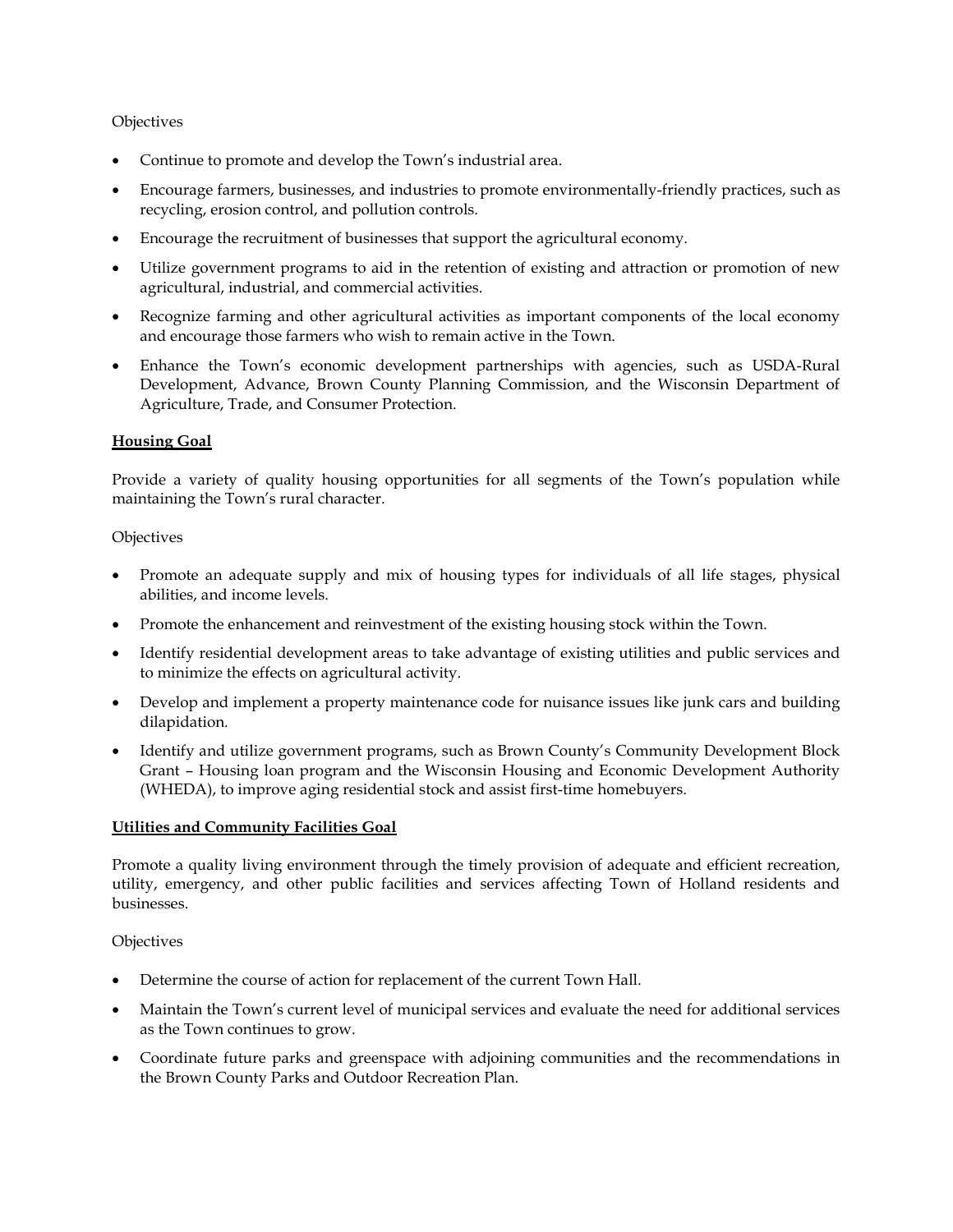- Maintain the Town's existing public facilities and replace aging/obsolete infrastructure and equipment in a timely fashion.
- Ensure that necessary infrastructure is expanded in the most orderly, cost-effective, and efficient manner possible.
- Protect the health and safety of Holland residents when considering any future energy projects.

#### **Natural, Cultural, and Agricultural Resources Goal**

Capitalize on the amenities offered by the Town's natural, cultural, and agricultural resources and integrate these features into new development to enhance the rural character of Holland.

#### **Objectives**

- Protect the farmers' right to farm.
- Make new residents aware that Holland is an agricultural community.
- Provide for the right for existing farms to expand their operations.
- Enhance the appearance and community identity of the Town through the use of commercial and industrial building design standards, landscaping, and other beautification techniques.
- Maintain the 35-acre minimum lot size requirement for new homes within the Exclusive Agricultural zone.
- Preserve the natural features of the Town, such as wooded areas, wetlands, and stream and river valleys.
- Protect the environment from objectionable and potentially unsafe land use practices.
- Provide more recreational activities associated with the parks within the Town.
- Ensure that the environment is protected during the course of new development.
- Require a comprehensive approach to stormwater management and consider incorporating stormwater management requirements into an ordinance.
- Assist in the preservation of historic buildings within the Town.
- Explore the possibility of starting a purchase of development rights program using potential future money derived from the landfill to help preserve agricultural lands within the Town.

#### **Intergovernmental Cooperation Goal**

To maintain an efficient, responsive Town government and to work with the surrounding communities, school districts, Brown County, and the State of Wisconsin to cooperatively plan, develop, and provide services to the Town and region.

#### **Objectives**

- Provide outreach and improve communication between the Town government and Town residents through various forms of media to keep residents informed about what is happening in the town.
- Coordinate with the Kaukauna Area, Wrightstown Community, and Brillion School Districts and Brown County Planning Commission to evaluate the need for future schools based on future population trends.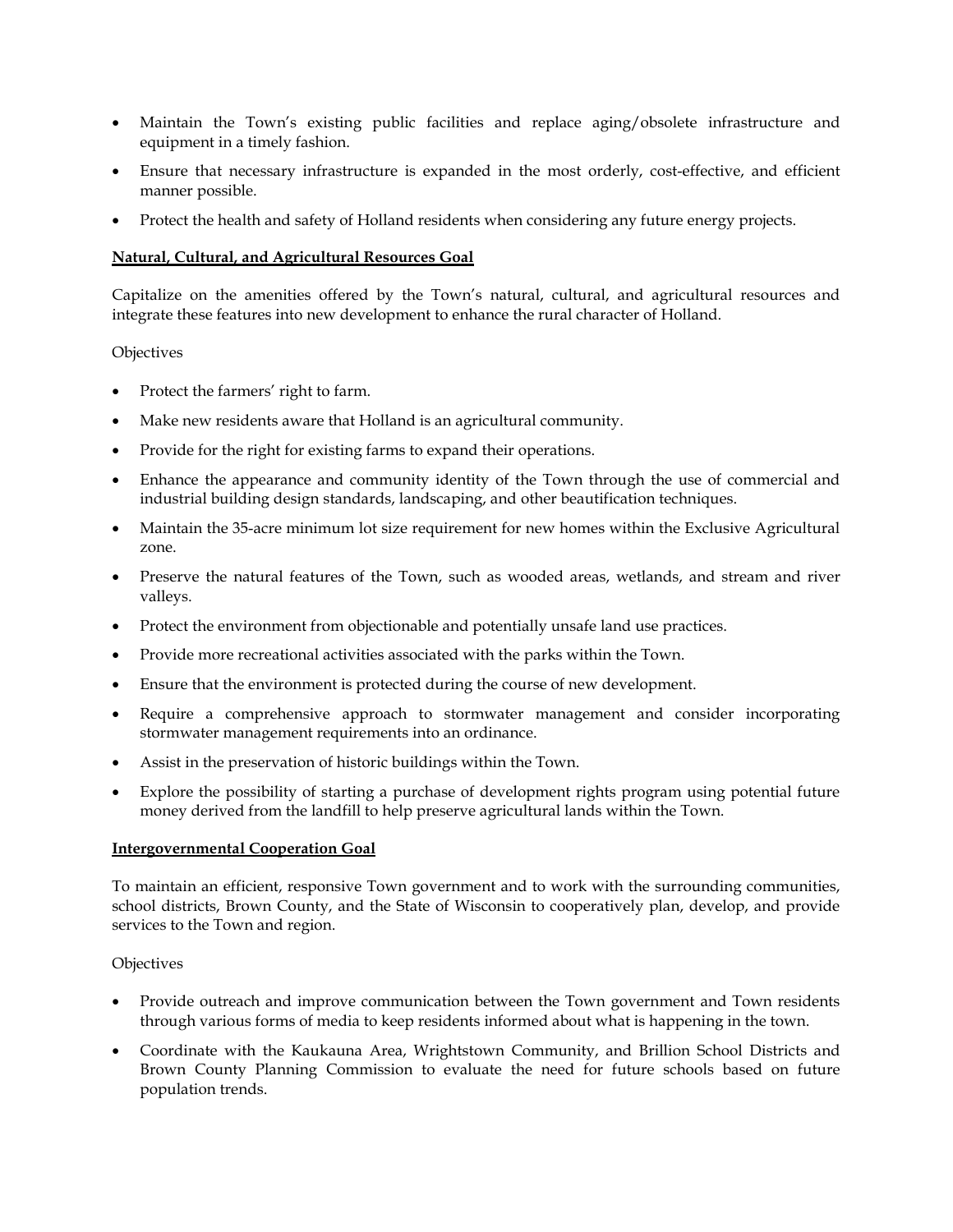- Continue to work cooperatively with other municipalities and government agencies.
- Work with the surrounding communities to resolve boundary issues, coordinate municipal services, and address other issues of mutual concern.
- Continue to work with the surrounding communities and Brown County to develop a bicycle and pedestrian system that serves the Town and region.
- Utilize the Brown County Planning Commission as a resource to assist in reviewing development proposals.
- Identify potential partnerships with other local, county, state, and regional agencies, as well as with nonprofit and private enterprises.
- Ensure that the Town Board and Town Plan Commission follow the recommendations within the comprehensive plan when making land use decisions.

# **Demographic Trends**

As depicted in Figure 1-1, the Town of Holland's population trend has increased slightly over the past 40 years. According to the U.S. Census Bureau, in 1970 the population of the Town was 1,211 residents and in 2010 it was 1,519 residents, an increase of about 300 persons over the 40-year time period. This slow growth is common in neighboring Brown County communities such as the Town of Morrison and the Town of Wrightstown; however, development pressure from the Outagamie County, namely the Kaukauna area may become evident in the near future. Figure 1-2 identifies the percent population growth between decades in Holland as compared to Brown County for reference.



**Figure 1-1: Town of Holland Historic Growth Trend, 1960-2010**

Source: U.S. Census of Population, 1960-2010 Decennial Census.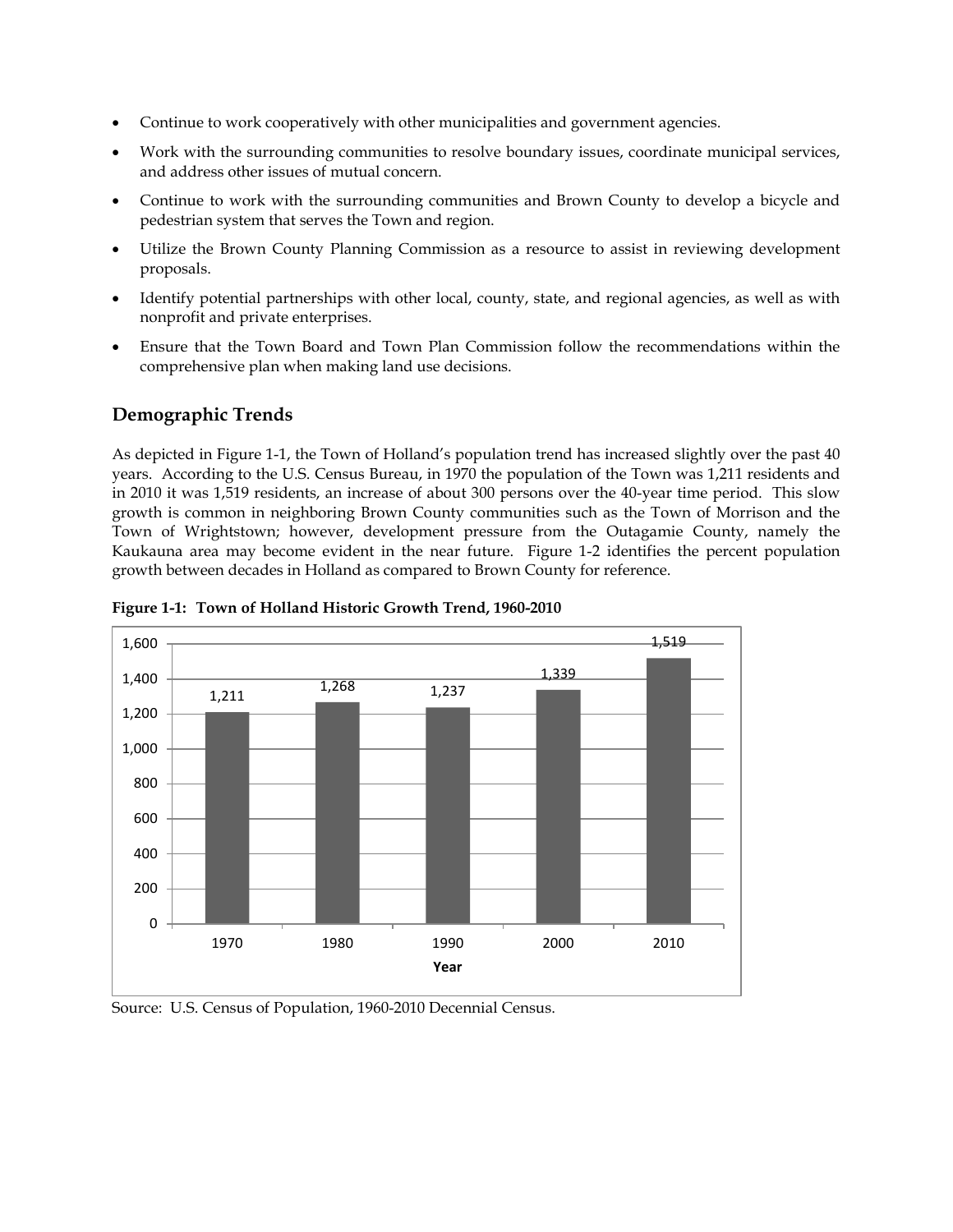

**Figure 1-2: Town of Holland and Brown County Percent Population Growth, 1960- 2010**

Source: U.S. Census of Population, 1960-2010 Decennial Census.

# **Age Distribution**

The age distribution chart depicts the general aging of the population of the Town of Holland. As of 2010, the largest age group in the Town is those residents aged 45-54. Ten years ago, it was the same group of people, but they were aged 35-44. Within the younger age cohorts the percentage has generally decreased. A general aging of the population follows state and national trends, as the largest population segment, the Baby Boomer generation, continues to age. However, an older population is more pronounced in Holland than is typically experienced in other Brown County communities. For instance the median age in Holland is 38.7 years old, as compared to Brown County's median age of 36.2 years old. In terms of planning for Holland, issues such as elderly care, alternative transportation, health care, and emergency response will become increasingly important. Figure 1-3 compares Holland residents' age as a percentage of total population for 2000 and 2010.



**Figure 1-3: Town of Holland Age as a Percentage of Population, 2000 and 2010**

Source: U.S. Bureau of the Census, 2000 and 2010 Decennial Census.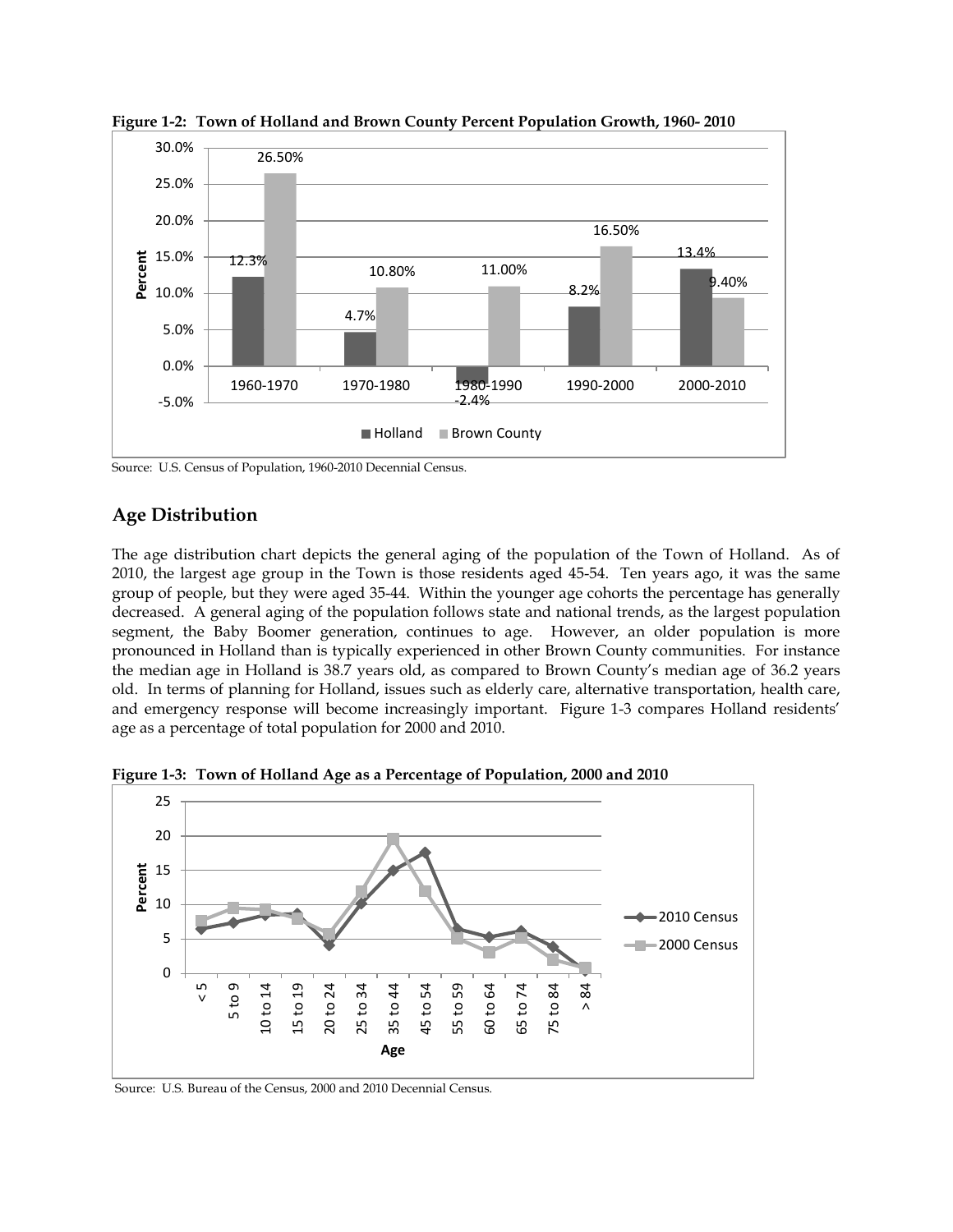## **Income Levels**

According to the Wisconsin Department of Revenue-Division of Research and Analysis, the Town of Holland's adjusted gross income (AGI) per tax return is generally similar to Brown County's, only slightly higher as depicted in Figure 1-4.

When reviewing this data it is important to note that Wisconsin's adjusted gross income per return includes only income subject to tax and income of persons filing tax returns. Second, income per return is not necessarily indicative of income per household because tax filings do not correspond with households as several members of a single household may file individual tax returns, and the very high or very low (negative) income of a few tax filers can distort the total income and income per return of a given municipality and county.





Source: Wisconsin Department of Revenue, Adjusted Gross Income (AGI) per Filed Tax Return, 2010-2015.

The American Community Survey (ACS) is a rolling national survey that samples a representative portion of the American people every year. Based upon the results of the survey, estimates for each community are prepared in one and five-year increments. The ACS provides ranges for income levels. Based on the results of the ACS, the largest percentage income group in Holland is those households with \$50,000 to \$74,999 in annual income, similar to the County and State. There are also generally higher percentages of households with higher incomes in all income ranges from \$75,000 and higher, as compared to Brown County and the State of Wisconsin. According to the ACS, the median household income for the Town of Holland is approximately \$56,406, slightly less than the AGI per tax return. The household income percentages are displayed in Figure 1-5.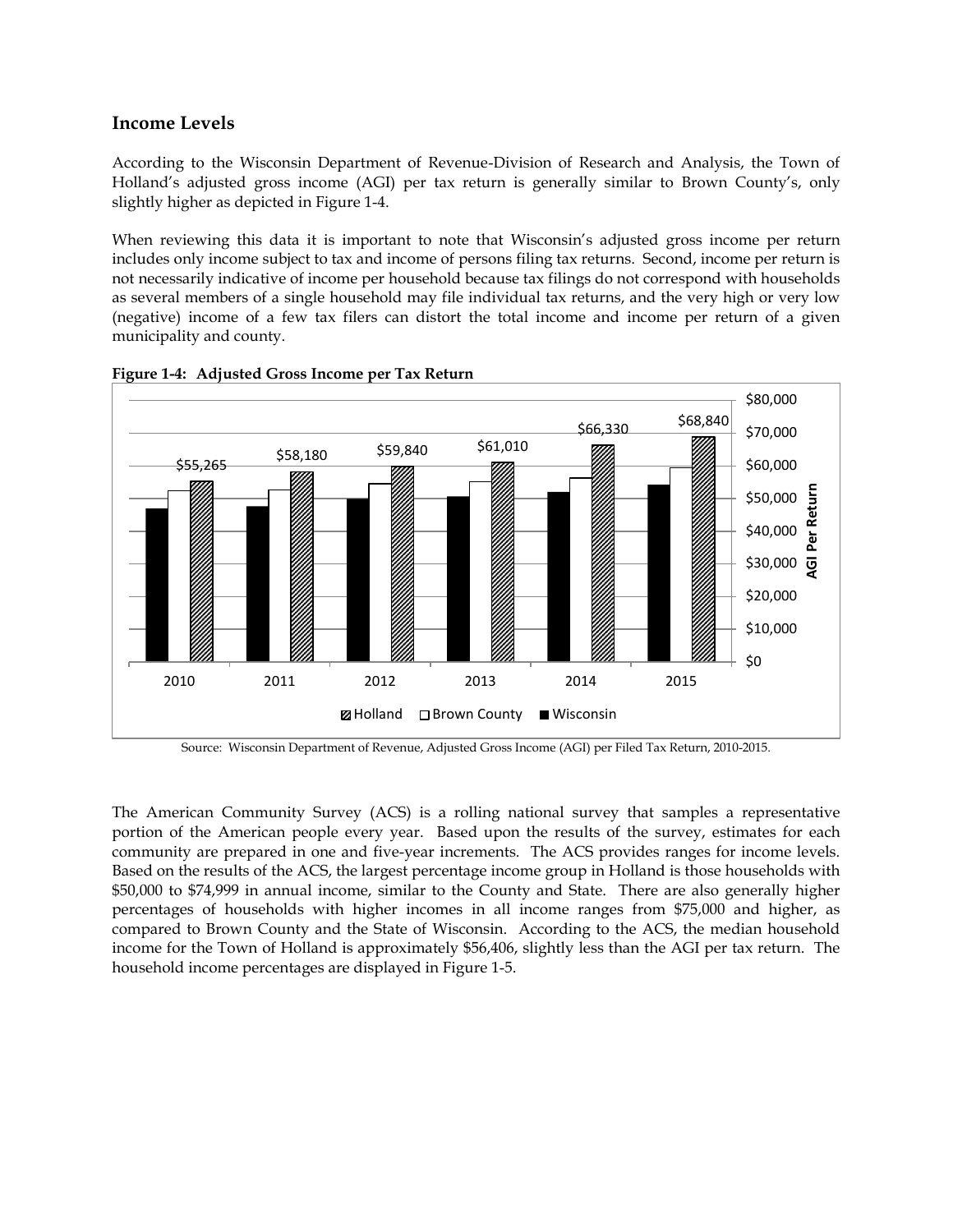

#### **Figure 1-5: Household Income**

Source: U.S. Bureau of the Census, 2011-2015 American Community Survey 5-Year Estimates.

## **Educational Levels**

Educational attainment levels of people 25 years and older in the Town of Holland are typical of those found in other rural areas. Holland's percentage of non-high school graduates and high school graduates is higher than in Brown County and the State of Wisconsin. The educational levels are displayed in Figure 1-6.

**Figure 1-6: Town of Holland, Brown County, and State of Wisconsin Educational Attainment of People 25 Years and Older**



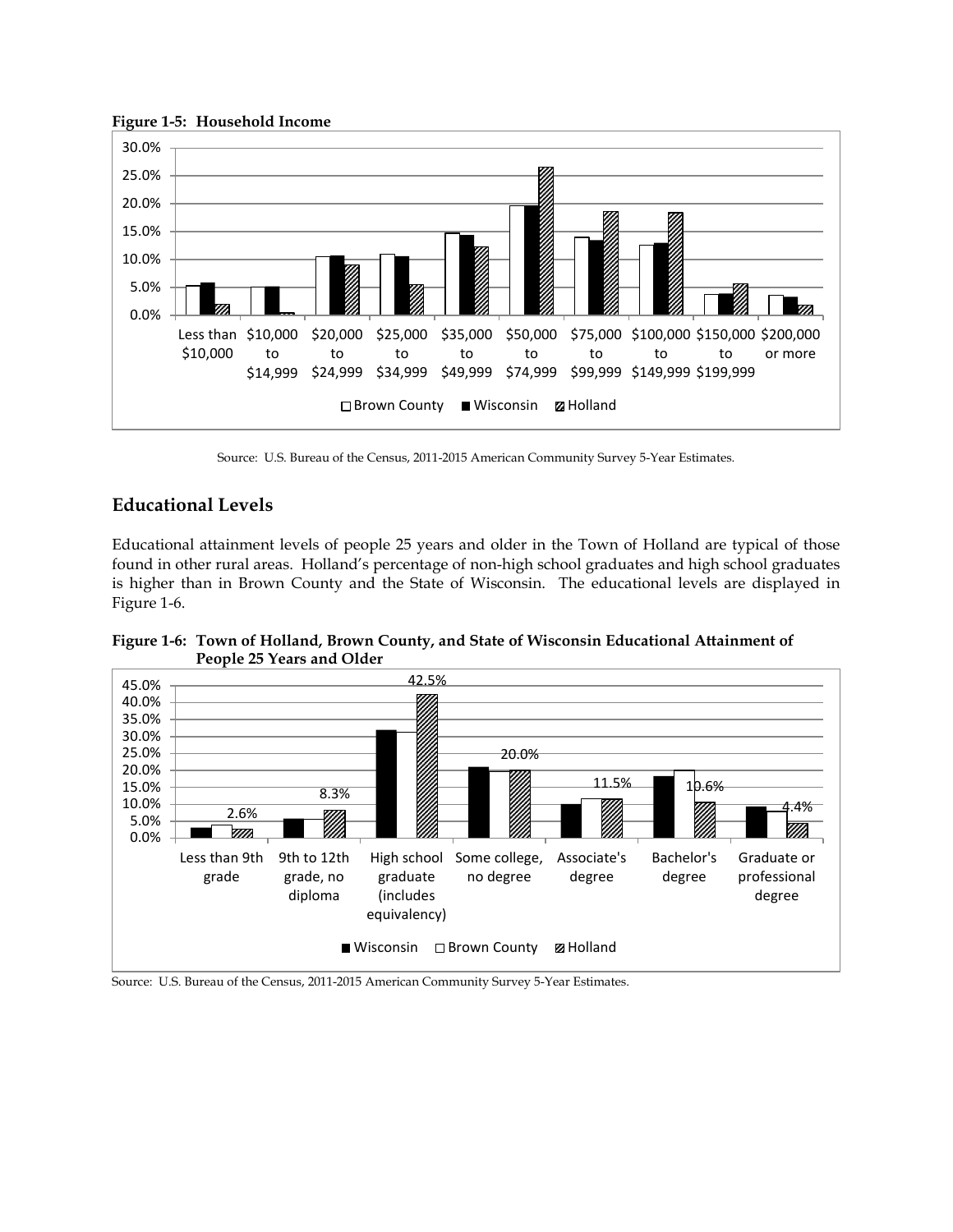# **Employment Characteristics**

As displayed in Figure 1-7, 27.1 percent of the Town of Holland population is employed in management, business, science, and arts occupations and 21 percent in sales and office occupations, which is typical of most rural Brown County communities. Also similar to other rural Brown County communities is the comparatively higher percentage of occupations in the Natural Resources, Construction, and Maintenance fields.

| Management, business, science, and arts occupations:          | 204 | 27.1% |
|---------------------------------------------------------------|-----|-------|
| Sales and office occupations:                                 | 158 | 21.0% |
| Natural resources, construction, and maintenance occupations: | 155 | 20.6% |
| Production, transportation, and material moving occupations:  | 137 | 18.2% |
| Service occupations:                                          | 98  | 13.0% |

**Figure 1-7: Town of Holland Employment by Occupation**

Source: U.S. Bureau of the Census, 2011-2015 American Community Survey 5-Year Estimates.

# **Employment Forecast**

In September of 2015, the Wisconsin Department of Workforce Development updated the long-term employment projections for the Bay Area Workforce Development Area which includes Brown, Door, Florence, Kewaunee, Manitowoc, Menominee, Oconto, Shawano, and Sheboygan Counties. The profile identifies projected job increases or decreases by industry for the 10-year period between 2012 and 2022 and factors in macro-economic conditions experienced by the area through September 2015.

According to the profile, total employment is projected to increase by 24,782 (8 percent) by the year 2022. The Education and Health Services is projected to add 8,207 jobs over the 10-year period, which is the largest numeric growth for all industry sectors in the Bay Area. In terms of growth rate, the Construction sector is expected to grow by 19 percent (2,005 jobs) over the same 10-year period.

Manufacturing with its projected slow growth rate, will be overtaken by the Education and Health Services industry by 2020 with a total of 68,837 and 69,444 jobs respectively. Job growth and economic development strategies are discussed in much more detail in the Economic Development Chapter of this plan. Figure 1-8 displays total non-farm industry employment projections for the Bay Area Workforce Development Area.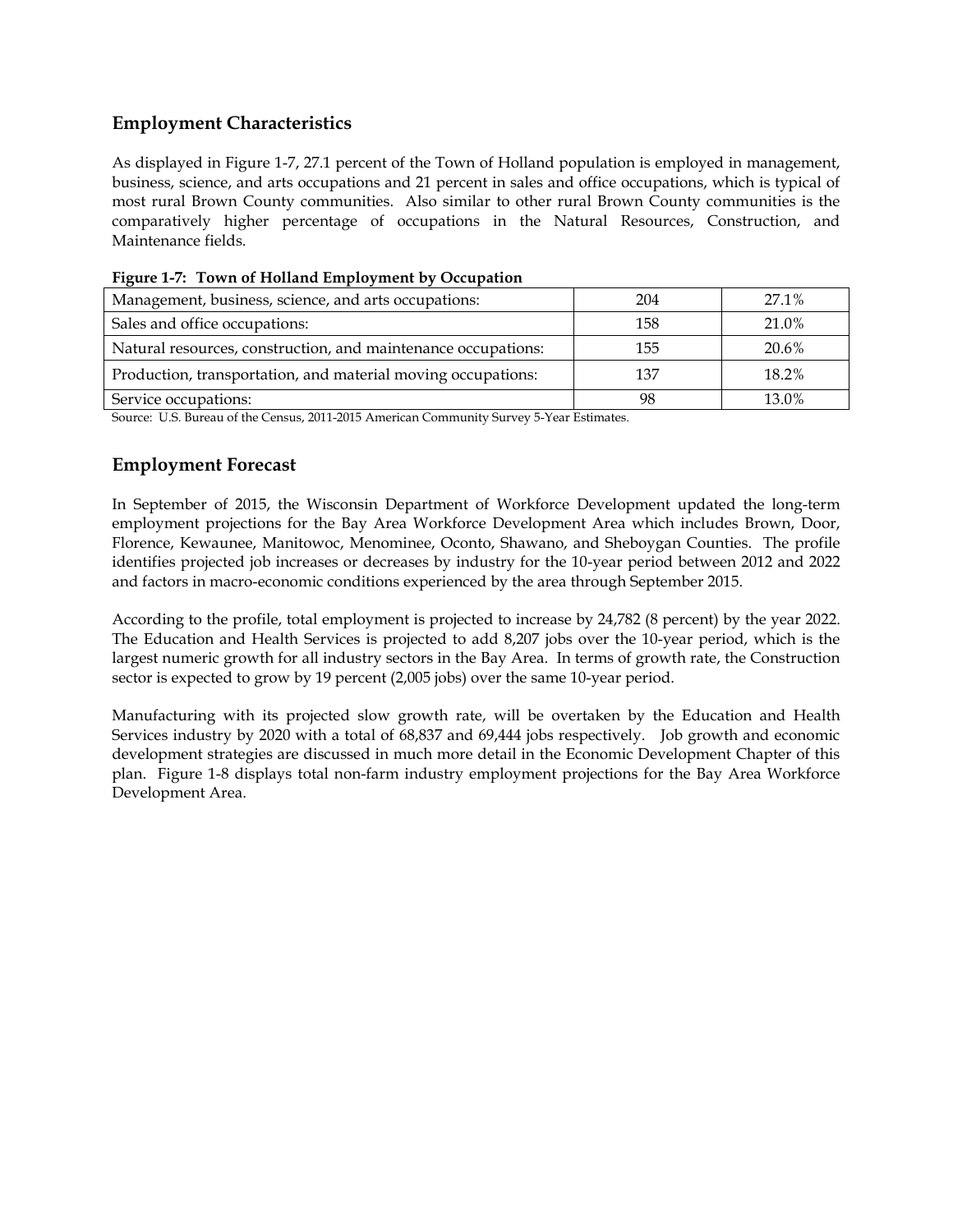|                                            | Employment |           | <b>Ten-Year Change</b> |         |
|--------------------------------------------|------------|-----------|------------------------|---------|
|                                            | 2012       | 2022      |                        |         |
| <b>Industry Title</b>                      | Employment | Projected | <b>Numeric</b>         | Percent |
| <b>Total Employment</b>                    | 323,664    | 348,446   | 24,782                 | $8\%$   |
| Construction                               | 10,700     | 12,705    | 2,005                  | 19%     |
| Natural Resources                          | 8,255      | 8,862     | 607                    | 7%      |
| Manufacturing                              | 67,700     | 68,837    | 1,137                  | 2%      |
| Trade, Transportation, and Utilities       | 55,602     | 58,517    | 2,915                  | 5%      |
| Information                                | 2,879      | 3,084     | 205                    | 7%      |
| <b>Financial Activities</b>                | 16,123     | 17,420    | 1,297                  | 8%      |
| Professional and Business Services         | 27,659     | 32,241    | 4,582                  | 17%     |
| <b>Education and Health Services</b>       | 61,237     | 69,444    | 8,207                  | 13%     |
| Leisure and Hospitality                    | 30,300     | 32,236    | 1,936                  | 6%      |
| <b>Other Services</b>                      | 8,197      | 8,691     | 494                    | 6%      |
| Public Administration                      | 17,188     | 18,085    | 897                    | 5%      |
| Self-Employed and Unpaid Family<br>Workers | 17,824     | 18,324    | 500                    | 3%      |

**Figure 1-8: Industry Projections for Bay Area Workforce Development Area, 2010-2020**

Source: Office of Economic Advisors, Wisconsin Department of Workforce Development, September 2015. http://worknet.wisconsin.gov/worknet\_info/Downloads/CP/brown\_profile.pdf

## **Population and Housing Forecasts**

In October 2013, the Wisconsin Department of Administration released new population projections for Wisconsin municipalities through 2040, which took into account the 2010 census and recent population growth trends. According to these projections, the Town of Holland is forecasted to grow slightly to approximately 1,850 residents over the next 25 years. This is likely due to development pressures in the Fox Valley (Outagamie County) pushing further north and east. The historic and projected population for the Town is displayed in Figure 1-9.



**Figure 1-9: Historic and Projected Population, Town of Holland, 1970-2040**

Source: Wisconsin Dept. of Administration, 2015.